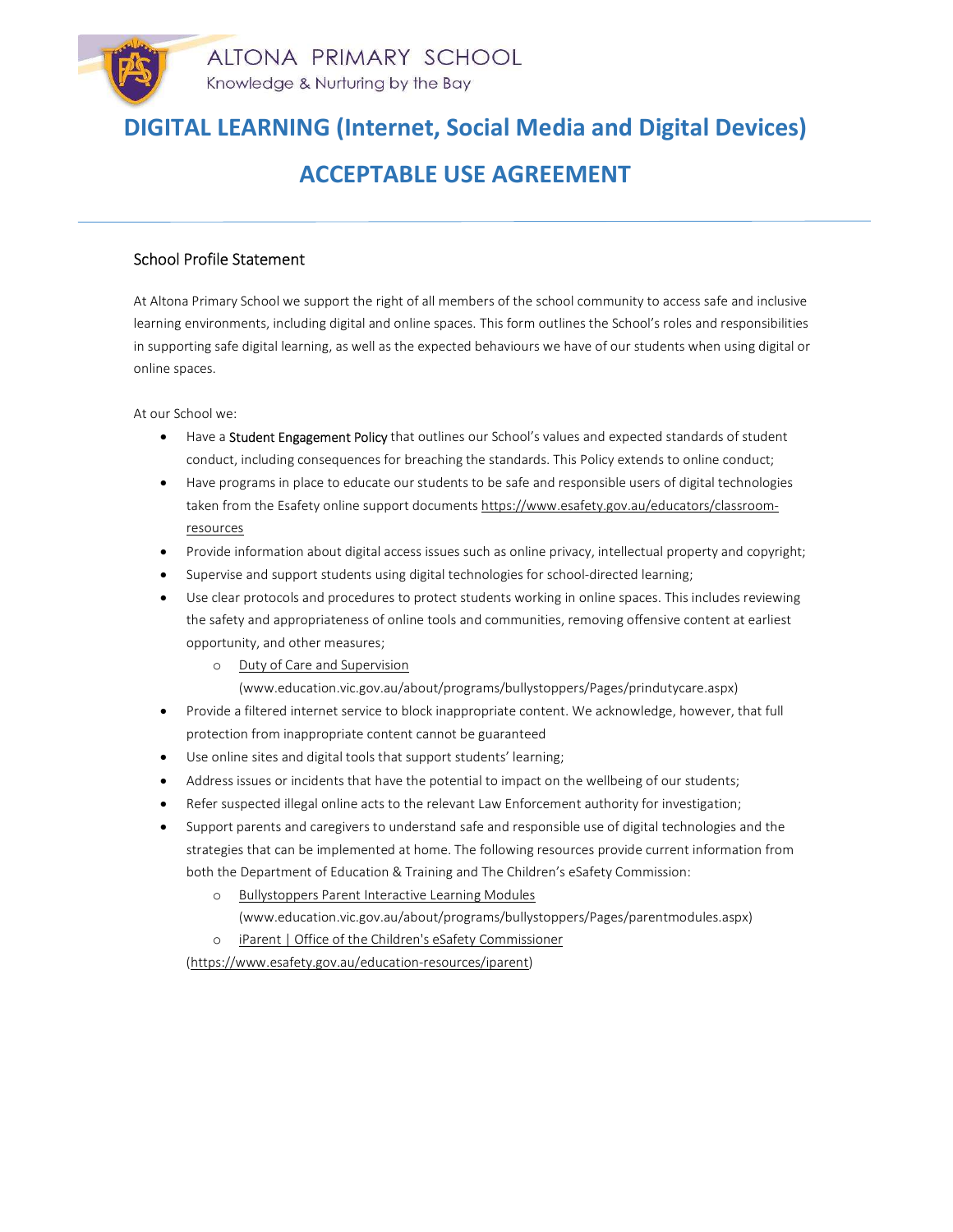# ACCEPTABLE USE AGREEMENT

#### Student Declaration

When I use digital technologies and the internet, I agree to be a safe, responsible and ethical user at all times by:

- Respecting others and communicating with them in a supportive manner;
- Never participating in online bullying (e.g. forwarding messages and supporting others in harmful, inappropriate or hurtful online behaviours);
- Protecting my privacy by not giving out personal details, including my full name, telephone number, address, passwords and images;
- Protecting the privacy of others by never posting or forwarding their personal details or images without their consent;
- Only taking and sharing photographs or sound or video recordings when others are aware the recording is taking place and have provided their explicit consent as part of an approved lesson;
- Talking to a teacher or a trusted adult if I personally feel uncomfortable or unsafe online, or if I see others participating in unsafe, inappropriate or hurtful online behaviour;
- Thinking carefully about the content I upload or post online, knowing that this is a personal reflection of who I am and can influence what people think of me;
- Protecting the privacy and security of my school community by not sharing or posting the link to a video conferencing meeting with others, offline in public communications or online on public websites or social media forums;
- Reviewing the terms and conditions of use for any digital or online tool (e.g. age restrictions, parental consent requirements), and if my understanding is unclear seeking further explanation from a trusted adult;
- Meeting the stated terms and conditions for any digital or online tool, and completing the required registration processes;
- Handling ICT devices with care and notifying a teacher of any damage or attention required;
- Abiding by copyright and intellectual property regulations by requesting permission to use images, text, audio and video, and attributing references appropriately;
- Not accessing media that falls outside the School's policies;
- Not downloading unauthorised programs, including games;
- Not interfering with network systems and security or the data of another user;
- Not attempting to log into the network or online service with a username or password of another person.

Breaches of the Digital Learning Policy by students can result in a number of consequences which will depend on the severity of the breach and the context of the situation. This includes:

- removal of network access privileges
- removal of email privileges
- removal of internet access privileges
- removal of printing privileges
- removal of device for a period of time
- other consequences as outlined in the school's Student Wellbeing and Engagement and Bullying Prevention policies.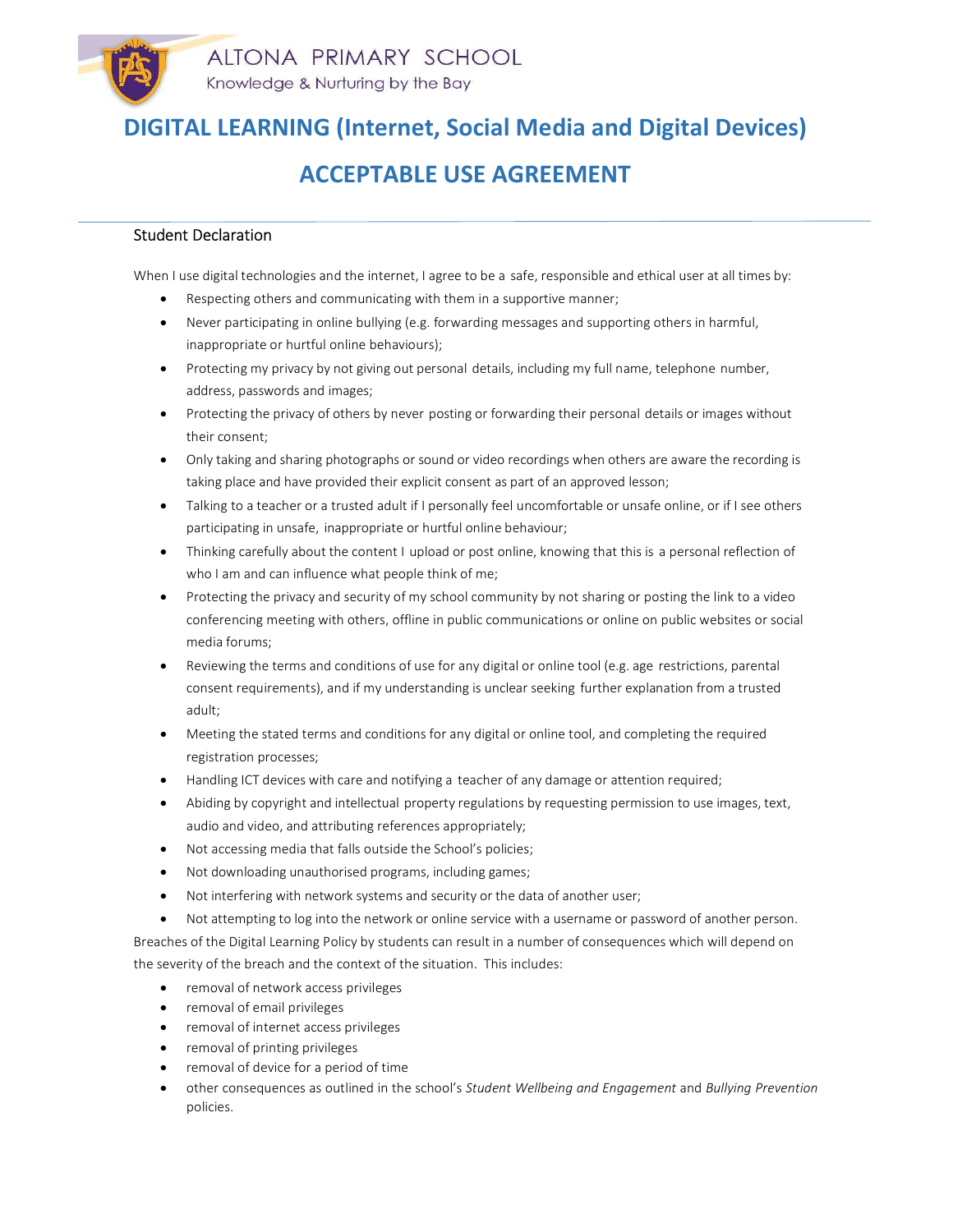## ACCEPTABLE USE AGREEMENT

#### Altona Primary School 1-to-1 device information

At Altona Primary School we offer a 1-to-1 netbook leasing program from Grade 4-6. Please refer to the yearly purchasing and leasing documents for warranty and insurance terms and conditions. Parent payment procedures adhere to the Personal Devices – Parent Payments Policy. Altona Primary School reserves the right to determine what software can and can't be installed on the computers and permission needs to be obtained before any installations on netbooks. School based software updates will take place at APS. Charges and consequences may be incurred for instances of misuse such as;

- Inappropriate online behaviour
- Inappropriate use of the APS home drives and Google Suite.
- Deliberate misuse/damage of netbook
- Failure to adhere to the appropriate software list
- Netbooks coming to school uncharged

Altona Primary School uses the Internet as a teaching and learning tool. We value the Internet and use of technology as an important resource but acknowledge it must be used responsibly.

Your child has been asked to agree to use the Internet responsibly at school and at home. Parents should be aware that the nature of the Internet means that full protection from inappropriate content can never be guaranteed.

We also recommend that you read and follow the "Bridging the gap between home and school" information to help you understand how your child may be using the Internet at home or sometime in the future.

#### For Parents: Bridging the gap between home and school

At school the Internet is mostly used to support teaching and learning. At home, however, it is often used differently. Not only is it a study resource for students, but it is increasingly being used as a social space to meet, play and chat. The Internet can be lots of fun.

If you have the Internet at home, encourage your child to show you what they are doing online. If not, see if you can make a time to visit the school to see their work.

At home we recommend you:

- make some time to sit with your child to find out how they are using the Internet and who else is involved in any online activities.
- have the computer with Internet access in a shared place in the house not your child's bedroom
- ask questions when your child shows you what they are doing, such as:
	- how does it work and how do you set it up?
	- who is else is sharing this space or game did you know them before or "meet" them online?)
	- why is this so enjoyable what makes it fun?